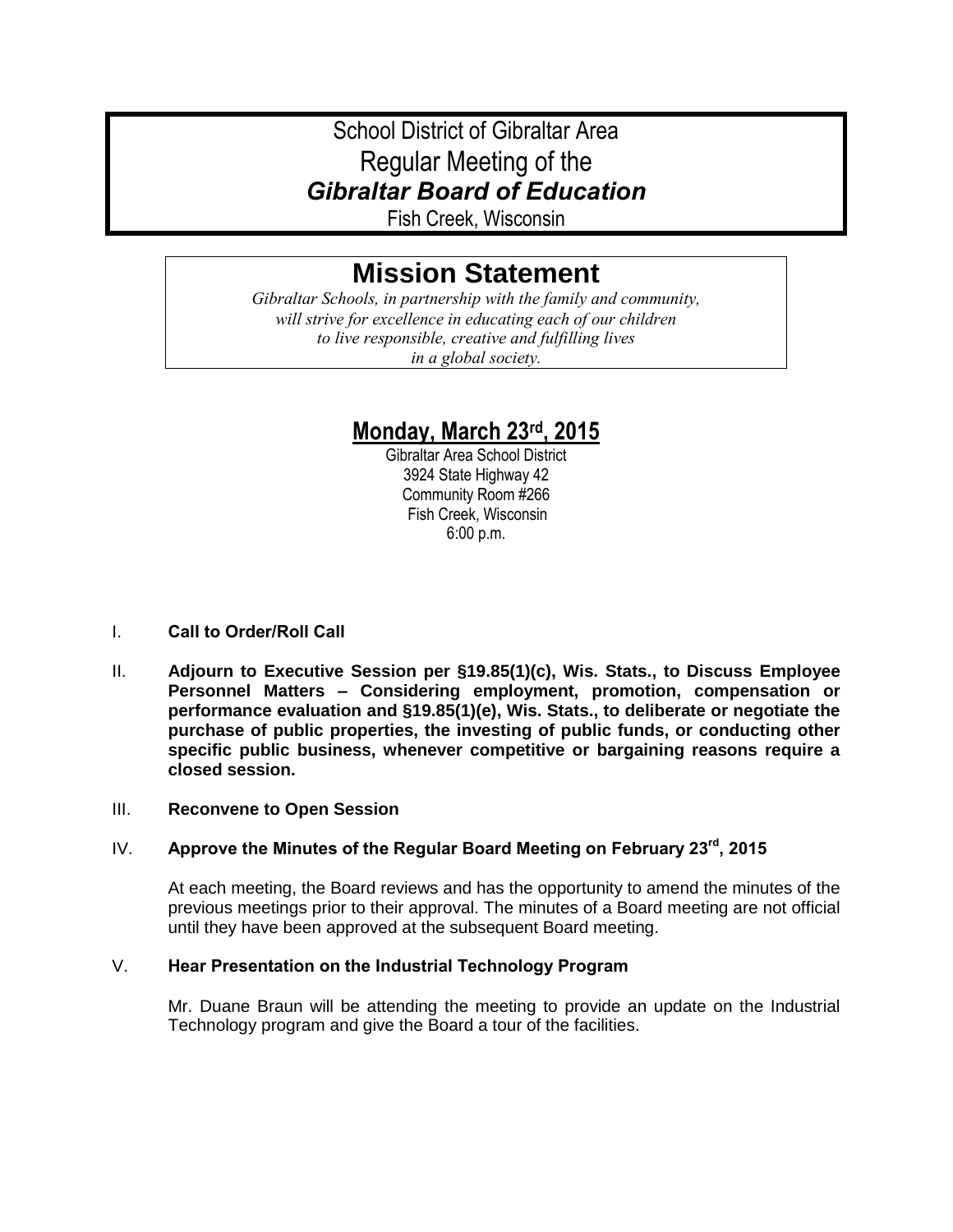#### VI. **Hear Presentation on the K-1 Multi-Age Program**

Emily Spone and Devin Thomas will be attending the meeting to provide an overview of the K-1 Multi-Age pilot program that was implemented for the first time this year. The presentation will include information on the daily scheduling of programming and results from a parent survey. The teachers will also share their plans for enhancing the program in its second year.

#### VII. **Communication**

Correspondence that has been addressed to the Board and mailed or delivered to the school district will be acknowledged for the record. Some correspondence will be assigned to committee, some receives an administrative response, and some is intended only for acknowledgement.

#### VIII. **Open Discussion**

Audience members will have the opportunity to address the Board at this time of meeting on any topic that is not an agenda item or is not a personnel issue. In addition, audience members will be provided time to comment on any agenda item when the Board discusses the item. The District shall audio record School Board meetings and will post the recording on the District's website in a timely manner after the meeting. The audio recordings shall be maintained in accordance with provisions of the Public Records Law and shall be accessible to the public in accordance with state law requirements and District procedures. In the event any individual makes statements during the meeting which serve to violate the District policies related to discrimination, harassment, bullying or violate state or federal law or otherwise are subject of closed session items, such portions of the original recording will not be posted to the District website but can be requested through the Public Records Law process. The District reserves the right to remove vulgar language, personal attacks of any kind, or offensive comments that target or disparage any ethnic, racial, or religious group.

#### IX. **Hear Administrative Reports on Current School Events**

The Superintendent, Principal, Director of Learning, Dean of Students and Business Manager will use this opportunity to provide the Board with current school and district information.

# X. **Hear Update on Secondary School Principal Hiring Process**

The administration will provide an update on the hiring process for the secondary school principal. Due to an extension of the application window, the timeline for completing the process has been slightly altered.

# XI. **Approve Payment of Bills**

The school district's financial bills are submitted for Board consideration at each regularly scheduled meeting. Each bill and its expense are listed. Board approval authorizes the Business Manager to pay the bills.